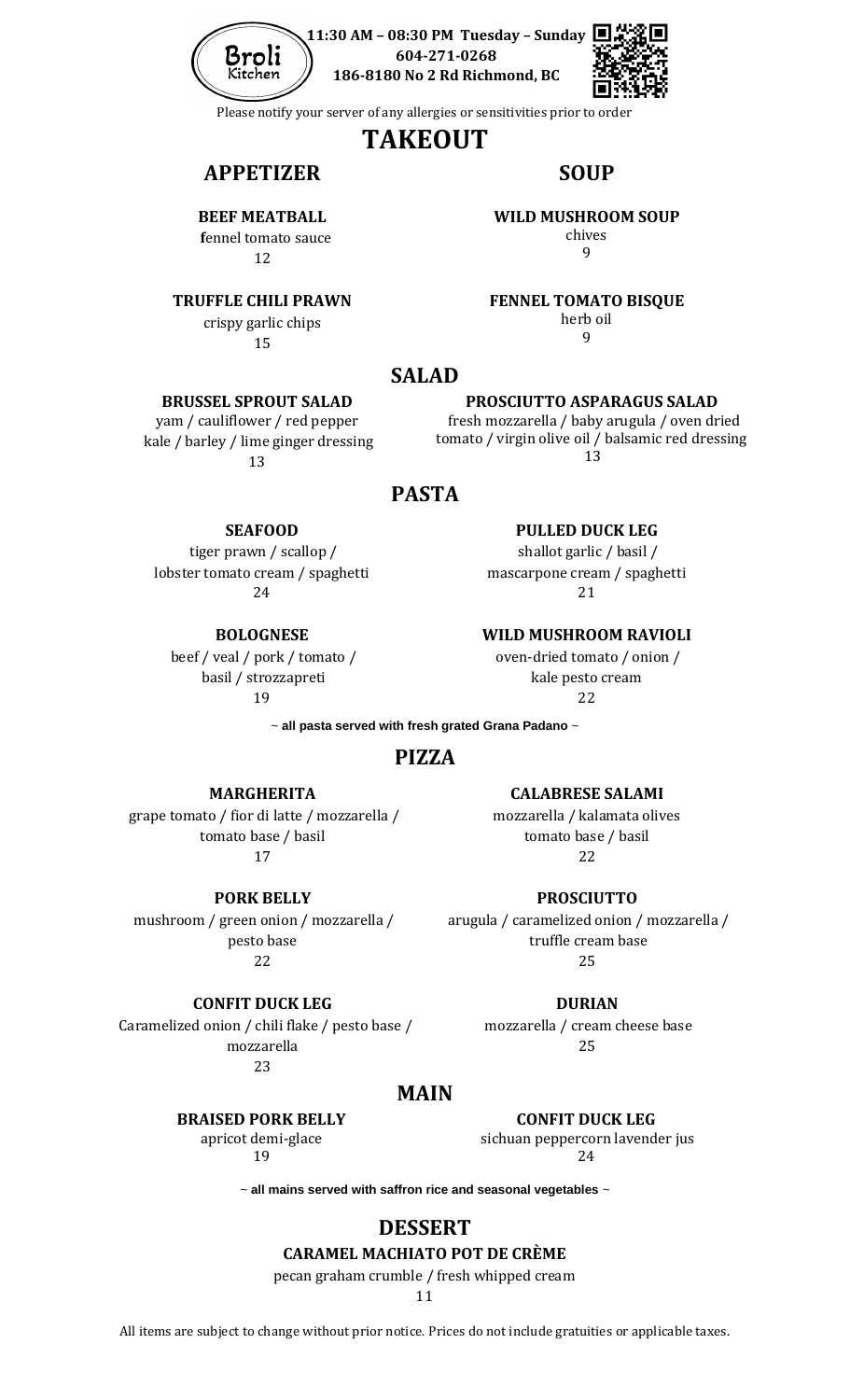

Please notify your server of any allergies or sensitivities prior to order

# **LUNCH**

# **APPETIZER SOUP**

**BEEF MEATBALL f**ennel tomato sauce 12

#### **TRUFFLE CHILI PRAWN**

crispy garlic chips 15

**WILD MUSHROOM SOUP**

chives  $\mathbf{q}$ 

**FENNEL TOMATO BISQUE**

herb oil 9

**PROSCIUTTO ASPARAGUS SALAD** fresh mozzarella / baby arugula / oven dried tomato / virgin olive oil / balsamic red dressing 13

> **PULLED DUCK LEG**  shallot garlic / basil / mascarpone cream / spaghetti 21

**WILD MUSHROOM RAVIOLI** oven-dried tomato / onion / kale pesto cream 22

### **SALAD**

#### **BRUSSEL SPROUT SALAD**

yam / cauliflower / red pepper / kale / barley lime ginger dressing 13

# **PASTA**

#### **SEAFOOD**

tiger prawn / scallop / lobster tomato cream / spaghetti 24

**BOLOGNESE**

beef / veal / pork / tomato / basil / strozzapreti

19

~ **all pasta served with fresh grated Grana Padano** ~

# **PIZZA**

**MARGHERITA**

#### grape tomato / fior di latte / mozzarella / tomato base / basil 17

**PORK BELLY** 

mushroom / green onion / mozzarella / pesto base 22

### **CONFIT DUCK LEG**

 Caramelized onion / chili flake / pesto base / mozzarella  $23$ 

### **CALABRESE SALAMI**

mozzarella / kalamata olives tomato base / basil 22

**PROSCIUTTO**

arugula / caramelized onion / mozzarella / truffle cream base 25

**DURIAN**

mozzarella / cream cheese base 25

# **MAIN**

#### **BRAISED PORK BELLY**

apricot demi-glace 19

**CONFIT DUCK LEG**

sichuan peppercorn lavender jus 24

~ **all mains served with saffron rice and seasonal vegetables** ~

# **DESSERT**

#### **CARAMEL MACHIATO POT DE CRÈME**

pecan graham crumble / fresh whipped cream

9

All items are subject to change without prior notice. Prices do not include gratuities or applicable taxes.